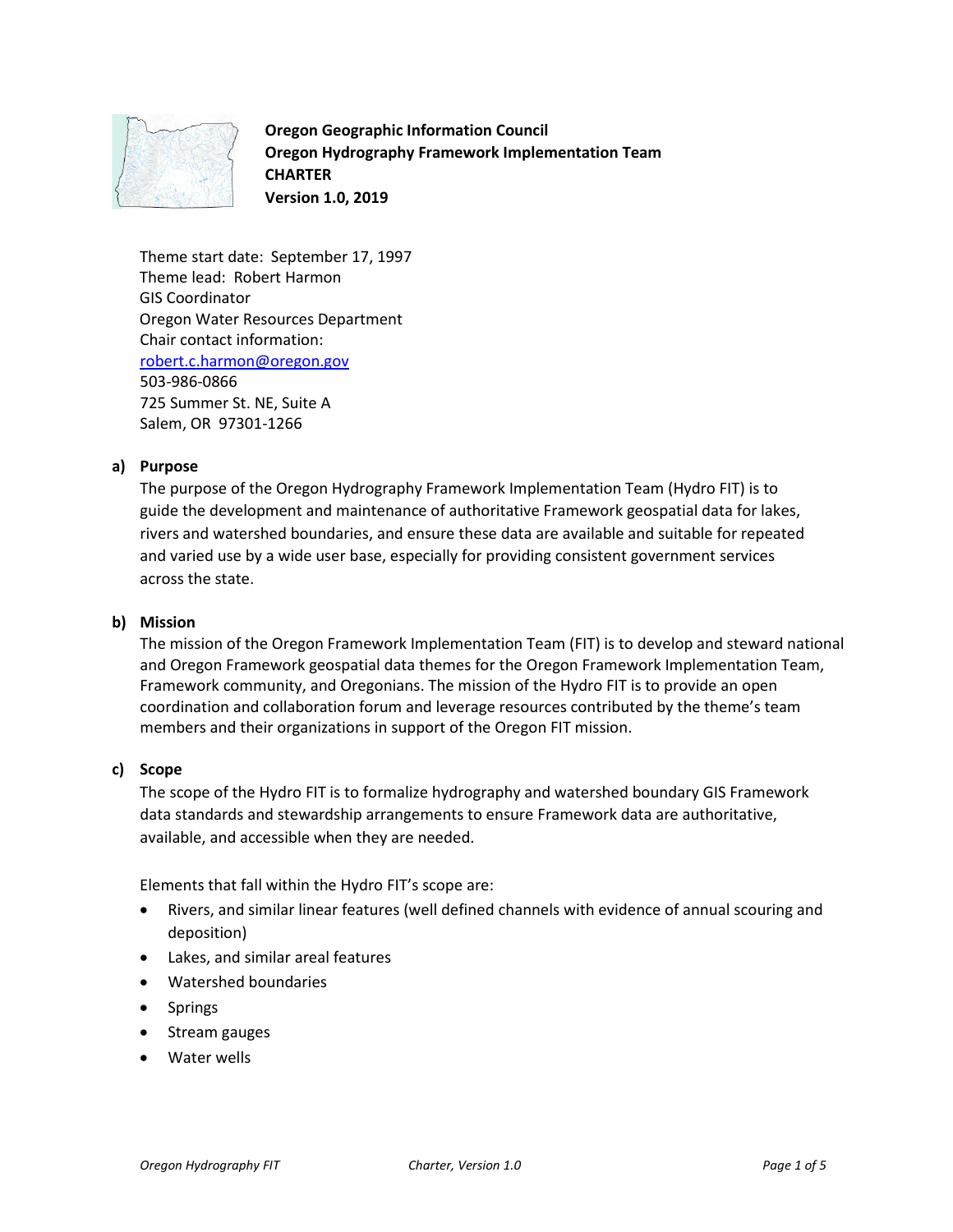# **d) Outside of Scope**

Elements that fall outside the scope of the Hydro FIT are wetlands (Bioscience FIT) and dams (Preparedness FIT).

# **e) Goals and Objectives**

*Goal #1: Adopt standards for hydrography (lakes and streams) and watershed boundaries. Goal #2: Adopt a stewardship plan for hydrography and watershed boundaries. Goal #3: Align hydrography and watershed boundaries with the best available elevation data and imagery.*

# **f) Implementation and Work Plans**

The Hydro FIT, and any its subcommittees, shall prepare an implementation plan for the theme and work plans for data element work projects.

## *Implementation plan*

The implementation plan will cover a  $1 - 2$  year period and be based on the goals and objectives defined in this charter. The plan shall be approved by the Oregon FIT and shall contain at minimum: theme data elements, anticipated human and financial resource needs, timeline for theme development/progress, partners, potential and existing funding sources, actions, and milestones for theme and data element work.

## *Work plan*

Work plans will cover specific, active or soon-to-be-active work projects and shall contain at a minimum: project partners, products/outcomes/deliverables, timeline, funding source(s), budget, specific tasks, and key personnel. Work plans are living documents that will be used to integrate and report project work in a standardized format. Extensive work plans may benefit from an executive summary that highlights key information.

## **g) Deliverables**

- 1) Theme implementation plan.
- 2) Data element work plans.
- 3) Status reports/memos (for coordination and communication).
- 4) Standards/updated standards/standard extension(s)/new standard draft(s).
- 5) Stewardship arrangement(s) [alternatively, task or phase deliverable(s) that are required to eventually achieve arrangement(s)].
- 6) Theme business case and/or strategic plan (to be phased in).

## **h) Organization**

## *Membership*

Membership of a FIT is voluntary and is open to participation by representatives from all sectors, government entities, academia, utilities, and private entities.

## *Code of Conduct*

*Oregon Hydrography FIT Charter, Version 1.0 Page 2 of 5* In order to ensure a safe environment for everyone all participants in the FIT are required to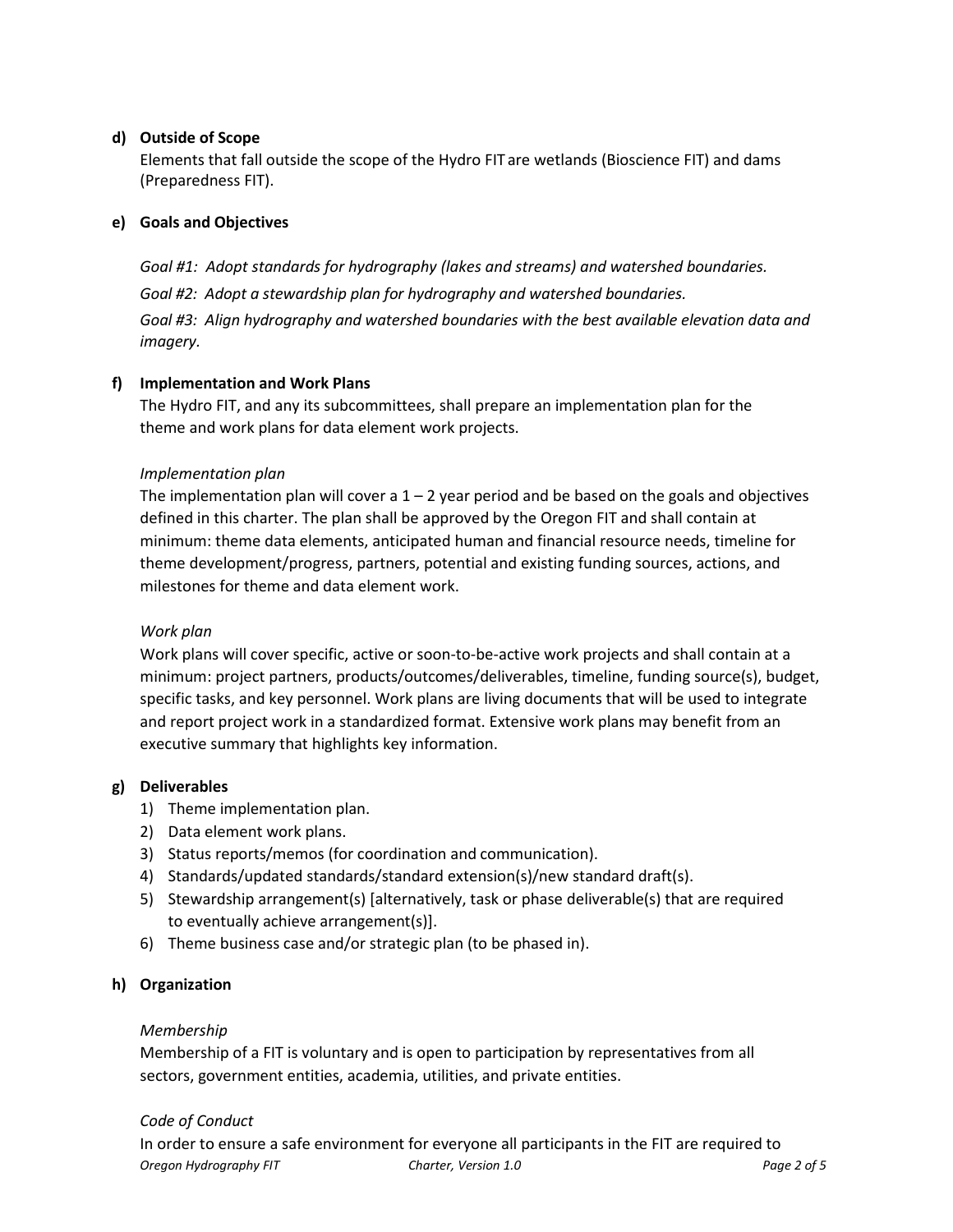agree with the following code of conduct.

*Treat all FIT participants with respect in word and action. All participants are working together for the good of the effort.*

FIT participants violating these guidelines may be prohibited from participating with the FIT at the discretion of the Hydro FIT lead, FIT Chair (a.k.a., the Framework Coordinator), or as a last resort, the Oregon Geographic Information Council.

## *Officers and Duties*

The term of Hydro FIT officers shall be four years and may be reappointed with consensus of the Hydro FIT using the same criteria used for selection. Multiple terms are allowed, however changing leadership is strongly encouraged after two sequential terms.

- 1) Theme Lead A theme lead of the Hydro FIT shall be selected by consensus of the Hydro FIT membership in consultation with the FIT Chair (a.k.a., Oregon Framework Coordinator). The lead shall convene and run meetings, represent the Hydro FIT at Oregon FIT and cross-theme FIT chair meetings, and report to Oregon Geographic Information Council as requested.
- 2) Workgroup(s) Workgroups are formed to focus on specific work tasks and projects at the pleasure of the Hydro FIT. These may be permanent or ad hoc formations. Workgroups shall develop a charter to ensure clarity of purpose, scope, and accountability.

### *Meetings*

The Hydro FIT team is convened to work for the common good and decisions at meetings shall be decided by consensus. In some cases, decisions will be required outside of a meeting. For such decisions online collaboration and polling tools shall be employed to ensure adequate participation from appropriate Hydro FIT members.

#### *Work Groups and Subcommittees*

Semi-permanent subcommittees and ad hoc working groups shall be formed to meet the needs that arise for the Hydro FIT. The charter for the Hydro FIT shall guide the work of such groups and a charter or work plan, depending on the nature of the work, shall be drafted and submitted to the Hydro FIT. Work plans shall be included in the Hydro FIT implementation plan and submitted to Oregon FIT for approval as part of the theme implementation plan approval process.

**i)** Coordination

## *Oregon Framework Implementation Team themes*

To support the mission of the Oregon FIT, the Hydro FIT shall coordinate with the Elevation Framework Implementation Team (EFIT) and Imagery Framework Implementation Team on an annual basis and more frequently, when necessary.

#### *FIT Chair and FIT Leads*

The Hydro FIT Lead shall alert the Oregon FIT to new and/or undocumented coordination needs and activities via the FIT Chair (a.k.a., Framework Coordinator), attend FIT Lead meetings, and attend Framework Forums.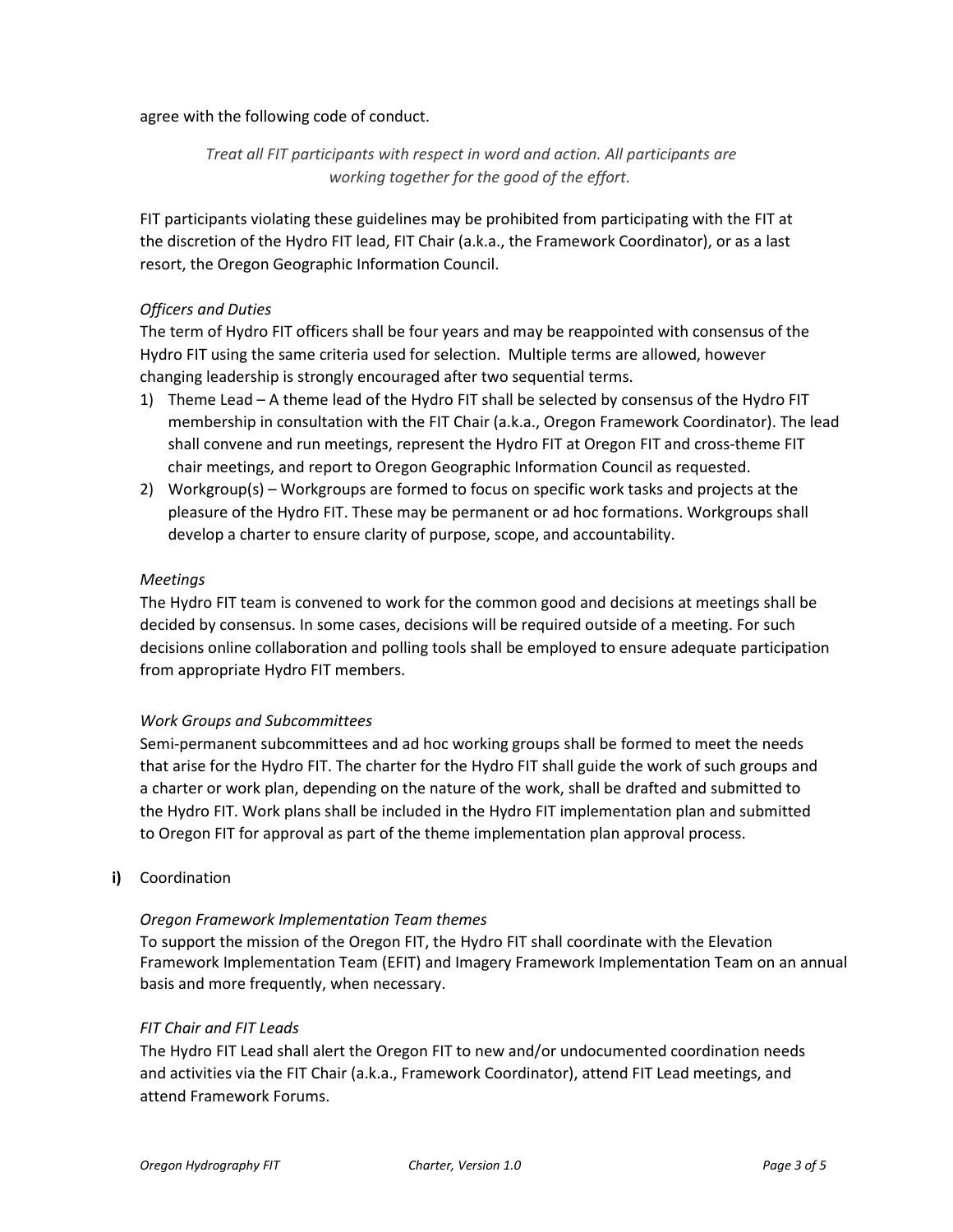#### *Federal Geographic Data Committee (FGDC)*

Theme standards shall align with federal and national standards to the greatest extent possible.

### *External coordination*

The Hydro FIT represents Oregon on the Pacific Northwest Hydrography Framework group (PNW Hydro). Other members include the state of Washington, U.S. Geological Survey, Bureau of Land Management, Forest Service, and Natural Resources Conservation Service. PNW Hydro stakeholders coordinate with one another on maintenance and stewardship of the National Hydrography Dataset (NHD) and Watershed Boundary Dataset (WBD).

### **j) Communication**

Communication is a key strategy for ensuring alignment, coordination, and collaboration among team members and stakeholders. To facilitate communication efforts and increase efficiency, engagement levels for team members and other stakeholders may be defined by the Hydro FIT.

### **k) Charter Revisions**

Charters and charter revisions must be approved by Oregon Geographic Information Council. Proposed charter revisions must be submitted to Oregon Geographic Information Council at least one month before a regularly scheduled Oregon Geographic Information Council meeting and will become official when approved by a quorum of Oregon Geographic Information Council members.

### **l) Charter Approval**

Those named dated below acknowledge and approve of the Hydro FIT Charter.

Hydro FIT Lead: Robert Harmon, Oregon Water Resources Dept. Attendees at the 2/4/2019 Hydro FIT meeting and others that reviewed this document: Lowell Anthony, Oregon Dept. of Geology and Mineral Industries Dick Lycan, Portland State University Emmor Nile, Oregon Dept. of Forestry Brian Fulfrost, Oregon Dept. of Environmental Quality Jay Stevens, U.S. Bureau of Land Management Janet Bretz, U.S. Forest Service Anita Stohr, Washington Dept. of Ecology Margaret Matter, Oregon Dept. of Agriculture Theresa Burcsu, Office of the State CIO, Geospatial Enterprise Office Bill Clingman, Lane Council of Governments Tom Carlson, U.S. Geological Survey Randy Dana, Oregon Coastal Management Program (Dept. of Land Conservation & Development)

#### **m) Document History**

| <b>Date</b> | <b>Revision</b>      | <b>Version</b> | <b>Action</b>                                                              |
|-------------|----------------------|----------------|----------------------------------------------------------------------------|
| 1/16/2019   | First Hydro draft    | 0.1            | Bob Harmon started Hydro FIT Charter draft (based on T. Burscu and E. Nile |
|             |                      |                | charter template).                                                         |
| 3/1/2019    | <b>First version</b> | 1.0            | Reviewed and approved by the Hydro FIT.                                    |